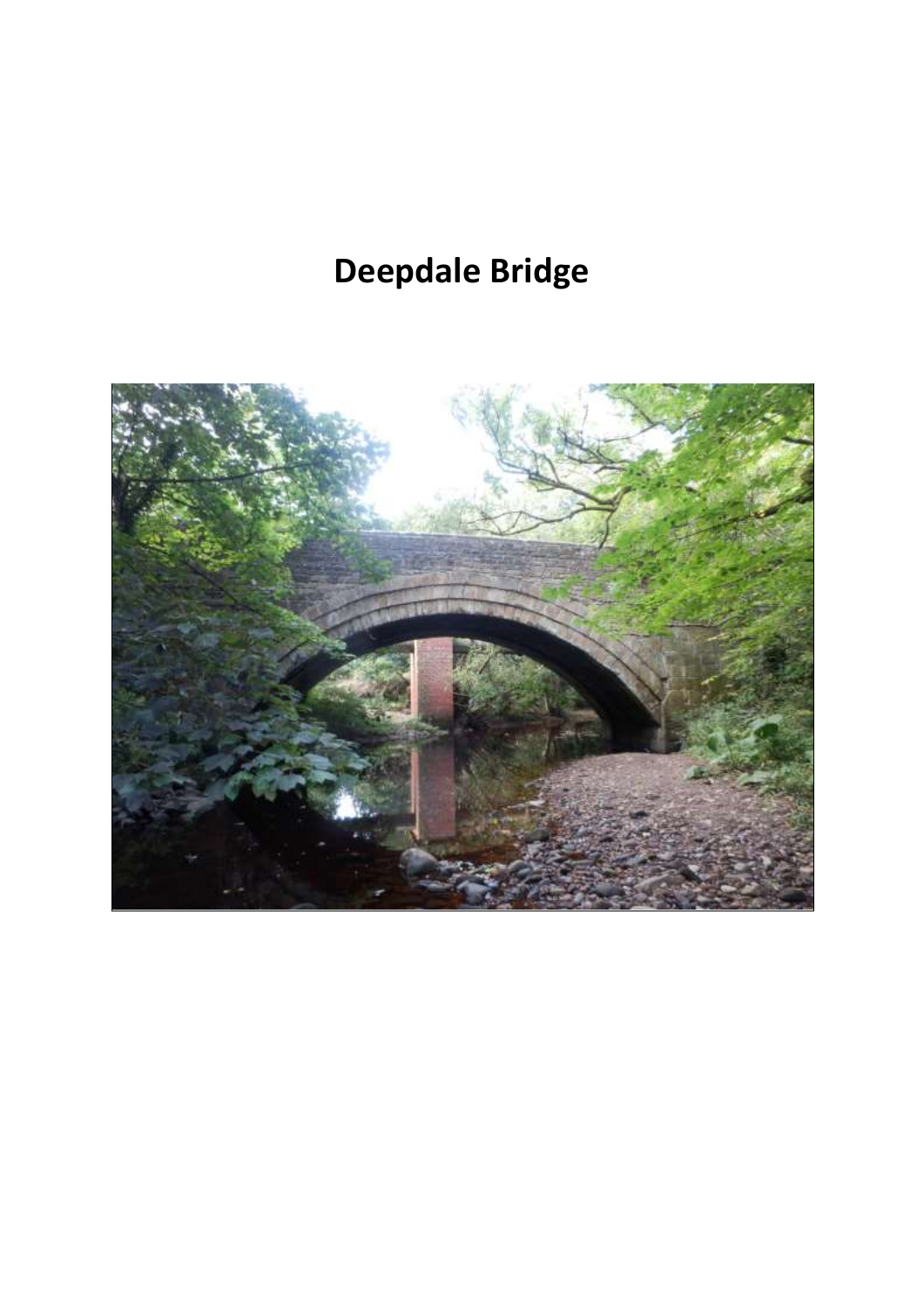## **Deepdale Bridge**

The old road bridge where Deepdale Beck meets the River Tees is a "listed building grade 2"and a "Scheduled Monument", which means that it is considered to be an important part of our architectural heritage. It is on Lartington Lane and links the parishes of Lartington and Startforth. It's not to be confused with the water main and footbridge over the Tees, which is properly named the "Deepdale Aqueduct", though it's usually called the "Silver Bridge".

The Deepdale Bridge was probably built in the middle of the sixteenth century, in Tudor times, around the time that Henry the Eighth was on the throne of England. By 1605, it was said to be "in great decay". In the late  $18^{th}$  Century or early  $19^{th}$  it was widened on the upstream side and the roadside walls were rebuilt.

It is a single segmental arch, triple stepped (three layers of arch stones) on the older, downstream side. The upstream extension was built differently, with a slightly wider arch, one layer of arch stones, and two broad flanking pilasters that support small pedestrian refuges. The bridge was built with squared sandstone with tooled dressings and arched parapet copings.



The older, downstream side on the left, newer upstream side on the right.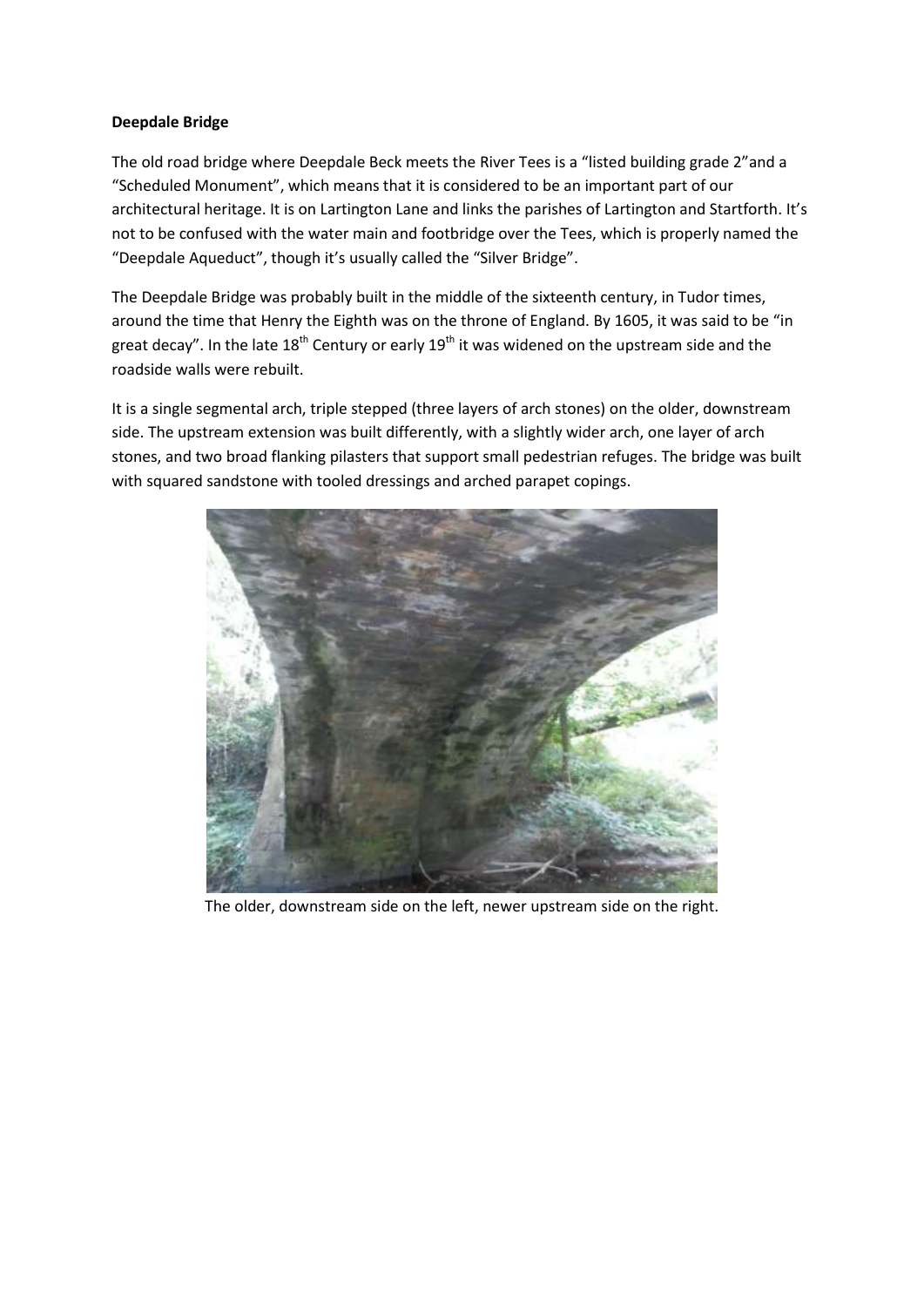

**The triple arch on the downstream side.**



**The single arch on the upstream side**